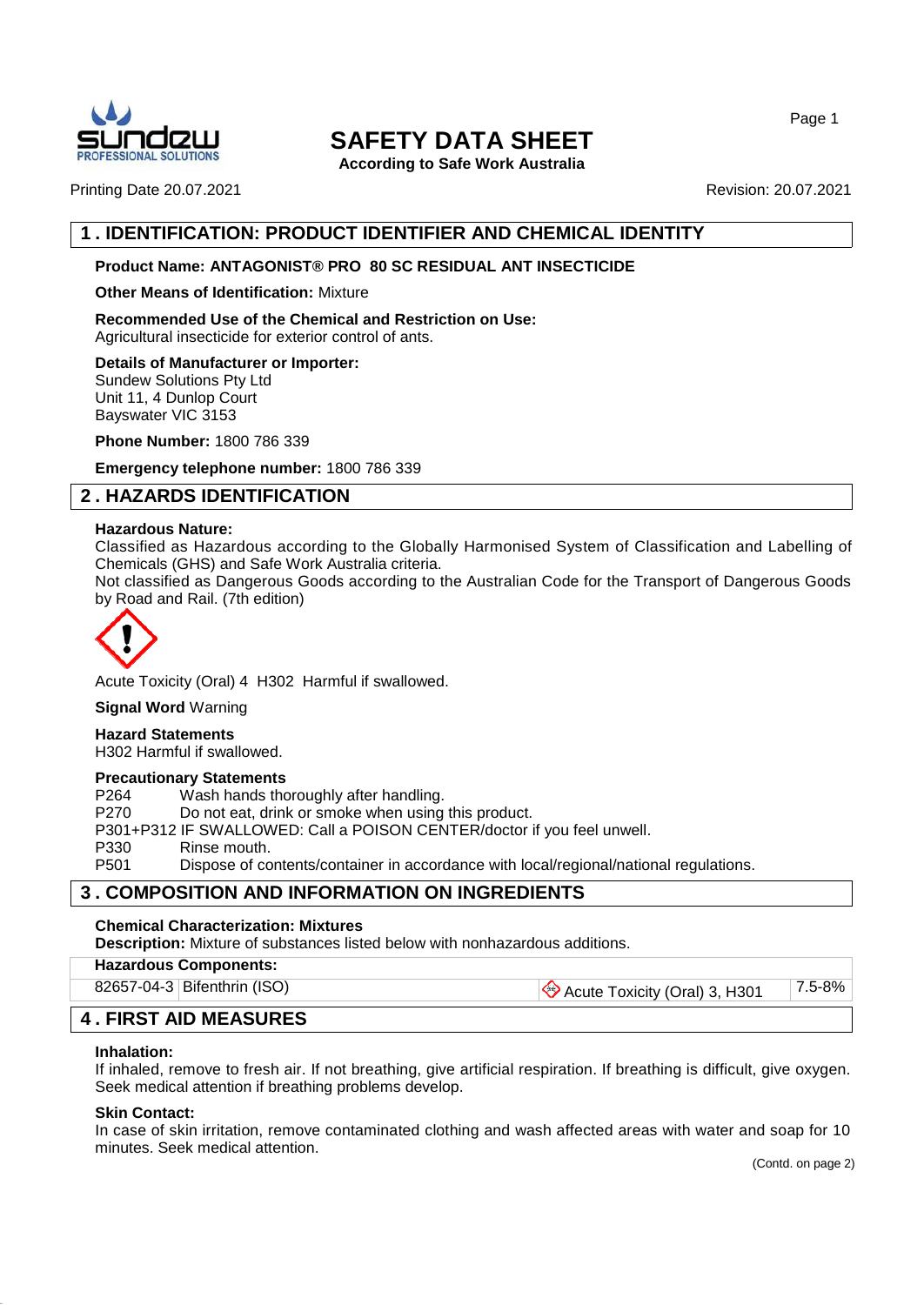**According to Safe Work Australia**

Printing Date 20.07.2021 **Revision: 20.07.2021** Revision: 20.07.2021

## **Product Name: ANTAGONIST® PRO 80 SC RESIDUAL ANT INSECTICIDE**

(Contd. of page 1)

#### **Eye Contact:**

In case of eye contact, hold eyelids open and rinse with water for at least 15 minutes. Seek medical attention if symptoms occur.

#### **Ingestion:**

If swallowed, do not induce vomiting. Immediately rinse mouth with water. Give a glass of water. Never give anything by mouth to an unconscious person. Seek medical attention.

#### **Symptoms Caused by Exposure:**

Inhalation: Vapours may cause respiratory discomfort. Inhalation of high vapour concentration may cause effects similar to those of ingestion.

Skin Contact: May cause mild skin irritation, numbness, stinging or burning sensation.

Eye Contact: May cause eye irritation, stinging, reddening and watering. Prolonged exposure or delayed treatment may cause permanent eye damage.

Ingestion: Harmful if swallowed, causing headache, dizziness, drowsiness, incoordination, tremors, salivation, vomiting, diarrhoea and irritability to sound and touch. May cause irritation, redenning and burning sensation to mouth and throat.

## **5 . FIRE FIGHTING MEASURES**

**Suitable Extinguishing Media:** Water fog, alcohol resistant foam, dry chemical or carbon dioxide.

#### **Specific Hazards Arising from the Chemical:**

Hazardous combustion products include oxides of carbon,smoke and water.

Combustible liquid Class 1.

Containers close to fire should be removed if safe to do so. Use water spray to cool fire exposed containers. Vapours may travel considerable distances to a source of ignition where they can ignite, flashback, or explode.

#### **Special Protective Equipment and Precautions for Fire Fighters:**

When fighting a major fire wear self-contained breathing apparatus and protective equipment.

## **6 . ACCIDENTAL RELEASE MEASURES**

#### **Personal Precautions, Protective Equipment and Emergency Procedures:**

Wear approved respiratory protection, chemical resistant gloves, protective clothing and safety boots. Evacuate all non-essential personnel from affected area. Do not breathe vapours. Ensure adequate ventilation. Extinguish all sources of ignition. Avoid sparks and open flames. No smoking.

#### **Environmental Precautions:**

In the event of a major spill, prevent spillage from entering drains or water courses.

#### **Methods and Materials for Containment and Cleaning Up:**

Stop leak if safe to do so and absorb spill with sand, earth, vermiculite or some other absorbent material. Collect the spilled material and place into a suitable container for disposal. Wash spill area, preventing runoff from entering drains.

## **7 . HANDLING AND STORAGE**

#### **Precautions for Safe Handling:**

Use of safe work practices are recommended to avoid eye or skin contact and inhalation of vapours.

Food, beverages and tobacco products should not be stored or consumed where this material is in use. Always wash hands before smoking, eating, drinking or using the toilet. Wash contaminated clothing and other protective equipment before storage or re-use. Provide eyewash fountains and safety showers in close proximity to points of potential exposure.

Page 2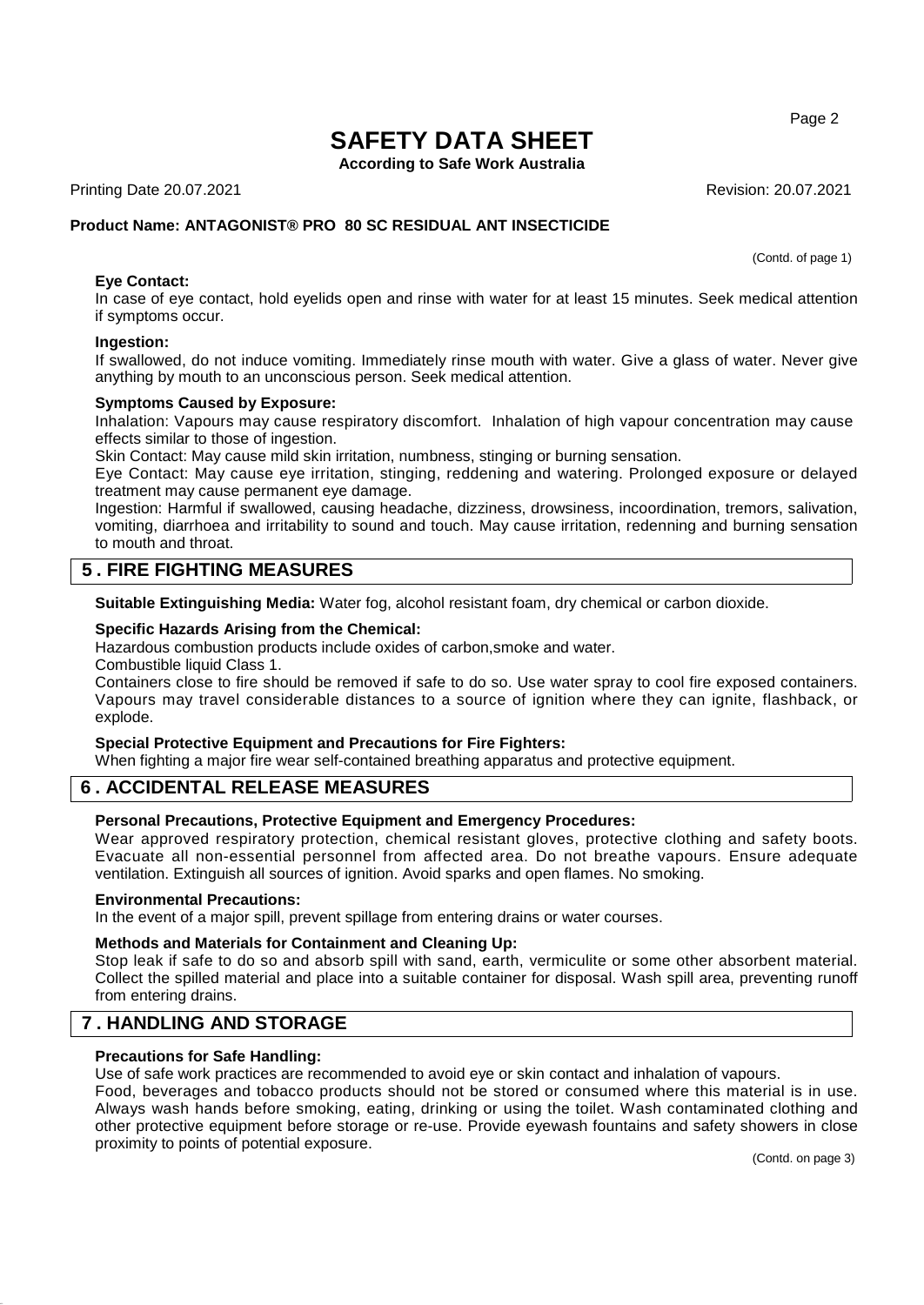**According to Safe Work Australia**

Printing Date 20.07.2021 **Revision: 20.07.2021** Revision: 20.07.2021

## **Product Name: ANTAGONIST® PRO 80 SC RESIDUAL ANT INSECTICIDE**

(Contd. of page 2)

Page 3

#### **Conditions for Safe Storage:**

Store in a cool, dry and well ventilated area. Keep in original container, tightly closed when not in use. Protect from heat, sparks, open flames, hot surfaces and direct sunlight. Keep away from strong oxidising agents and strong reducing agents, acids and alkalis.

## **8 . EXPOSURE CONTROLS AND PERSONAL PROTECTION**

#### **Exposure Standards:**

The product does not contain any relevant quantities of materials with critical values that have to be monitored at the workplace.

#### **57-55-6 1,2-Propanediol**

WES TWA: 474\* 10\*\* mg/m<sup>3</sup>, 150\* ppm \*vapour&particluates;\*\*particulates only

**Engineering Controls:** Ensure adequate ventilation of the working area.

#### **Respiratory Protection:**

Use an approved vapour respirator under conditions where exposure to the substance is apparent (e.g. generation of high concentrations of mist or vapour, inadequate ventilation, development of respiratory tract irritation) and engineering controls are not feasible. See Australian Standards AS/NZS 1715 and 1716 for more information.

#### **Skin Protection:**

PVC or rubber gloves. See Australian/New Zealand Standard AS/NZS 2161 for more information. When selecting gloves for use against certain chemicals, the degradation resistance, permeation rate and permeation breakthrough time should be considered.

Occupational protective clothing (depending on conditions in which it has to be used, in particular as regards the period for which it is worn, which shall be determined on the basis of the seriousness of the risk, the frequency of exposure to the risk, the characteristics of the workstation of each worker and the performance of the protective clothing). See Australian/New Zealand Standard AS/NZS 4501 for more information.

#### **Eye and Face Protection:**

Eye and face protectors for protection against splashing materials or liquids. See Australian/New Zealand Standard AS/NZS 1337 for more information.

## **9 . PHYSICAL AND CHEMICAL PROPERTIES**

| Opaque semi viscous liquid                                    |
|---------------------------------------------------------------|
| Off-white to white                                            |
| No information available                                      |
| No information available                                      |
| $4.5 - 6$                                                     |
| No information available                                      |
| Initial Boiling Point/Boiling Range: No information available |
| >100 °C                                                       |
| Combustible liquid Class 1                                    |
| No information available                                      |
| No information available                                      |
|                                                               |
| No information available                                      |
| No information available                                      |
| No information available                                      |
| 1-1.05                                                        |
| No information available                                      |
|                                                               |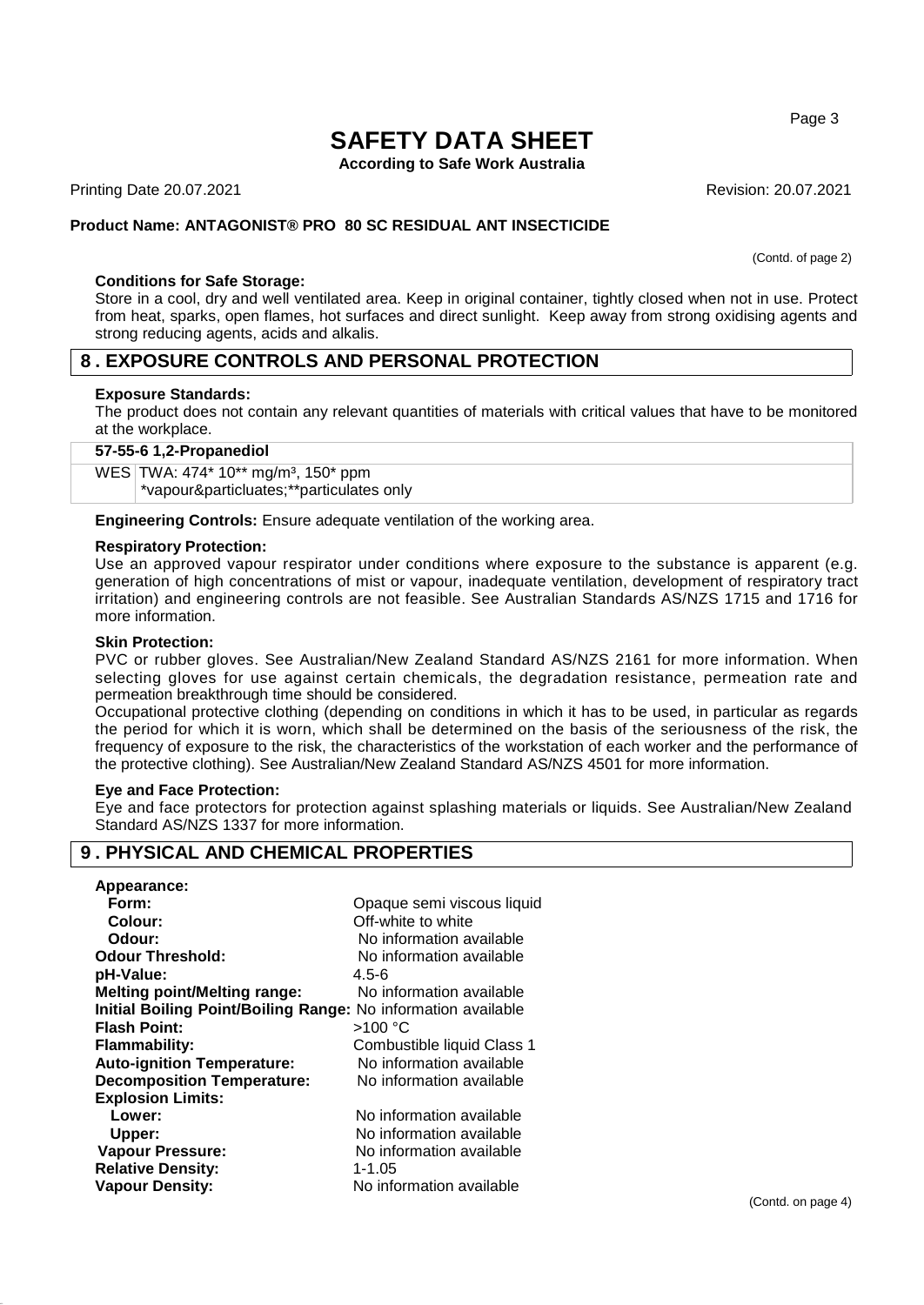**According to Safe Work Australia**

Printing Date 20.07.2021 **Revision: 20.07.2021** Revision: 20.07.2021

## **Product Name: ANTAGONIST® PRO 80 SC RESIDUAL ANT INSECTICIDE**

|                             |                          | (Contd. of page 3) |
|-----------------------------|--------------------------|--------------------|
| <b>Evaporation Rate:</b>    | No information available |                    |
| <b>Solubility in Water:</b> | Emulsifies into water.   |                    |

## **10 . STABILITY AND REACTIVITY**

**Possibility of Hazardous Reactions:** Hazardous polymerisation will not occur. **Chemical** 

**Stability:** Stable at ambient temperature and under normal conditions of use. **Conditions to** 

**Avoid:** Heat, sparks, open flames, hot surfaces and direct sunlight. **Incompatible Materials:** 

Strong oxidising agents and strong reducing agents, acids and alkalis. **Hazardous** 

**Decomposition Products:** Oxides of carbon, smoke and water.

## **11 . TOXICOLOGICAL INFORMATION**

#### **Toxicity:**

## **LD**₅₀**/LC**₅₀ **Values Relevant for Classification:**

| 82657-04-3 Bifenthrin (ISO) |  |                                                                                                                                                                                                                                                                                                              |  |  |
|-----------------------------|--|--------------------------------------------------------------------------------------------------------------------------------------------------------------------------------------------------------------------------------------------------------------------------------------------------------------|--|--|
|                             |  | Oral $LD_{50}$ 54 - 70 mg/kg (rat)                                                                                                                                                                                                                                                                           |  |  |
|                             |  | $\mathsf{D}_{\text{source}}$ and $\mathsf{D}$ and $\mathsf{D}$ and $\mathsf{D}$ and $\mathsf{D}$ and $\mathsf{D}$ and $\mathsf{D}$ and $\mathsf{D}$ and $\mathsf{D}$ and $\mathsf{D}$ and $\mathsf{D}$ and $\mathsf{D}$ and $\mathsf{D}$ and $\mathsf{D}$ and $\mathsf{D}$ and $\mathsf{D}$ and $\mathsf{D}$ |  |  |

Dermal LD<sub>so</sub> > 2000 mg/kg (rabbit)

## **Acute Health Effects**

#### **Inhalation:**

Vapours may cause respiratory discomfort. Inhalation of high vapour concentration may cause similar to that of ingestion.

**Skin:** May cause mild skin irritation, numbness, stinging or burning sensation.

#### **Eye:**

May cause eye irritation, stinging, reddening and watering. Prolonged exposure or delayed treatment may cause permanent eye damage.

#### **Ingestion:**

Harmful if swallowed, causing headache, dizziness, drowsiness, incoordination, tremors, salivation, vomiting, diarrhoea and irritability to sound and touch. May cause irritation, redenning and burning sensation to mouth and throat.

**Skin Corrosion / Irritation:** Based on classification principles, the classification criteria are not met. **Serious** 

**Eye Damage / Irritation:** Based on classification principles, the classification criteria are not met.

**Respiratory or Skin Sensitisation:** Based on classification principles, the classification criteria are not met.

**Germ Cell Mutagenicity:** Based on classification principles, the classification criteria are not met.

**Carcinogenicity:** This product does NOT contain any IARC listed chemicals.

**Reproductive Toxicity:** Based on classification principles, the classification criteria are not met.

**Specific Target Organ Toxicity (STOT) - Single Exposure:**

Based on classification principles, the classification criteria are not met.

#### **Specific Target Organ Toxicity (STOT) - Repeated Exposure:**

Based on classification principles, the classification criteria are not met.

**Aspiration Hazard:** Based on classification principles, the classification criteria are not met.

**Chronic Health Effects:** Prolonged exposure or delayed treatment may cause permanent eye damage.

**Existing Conditions Aggravated by Exposure:** No information available

#### **Additional toxicological information:**

The Australian Acceptable Daily Intake (ADI) for bifenthrin for a human is 0.01 mg/kg/day, set for the public for daily, lifetime exposure. This is based on the NOEL of 1 mg/kg/day, the level determined to show no effects (Contd. on page 5)

Page 4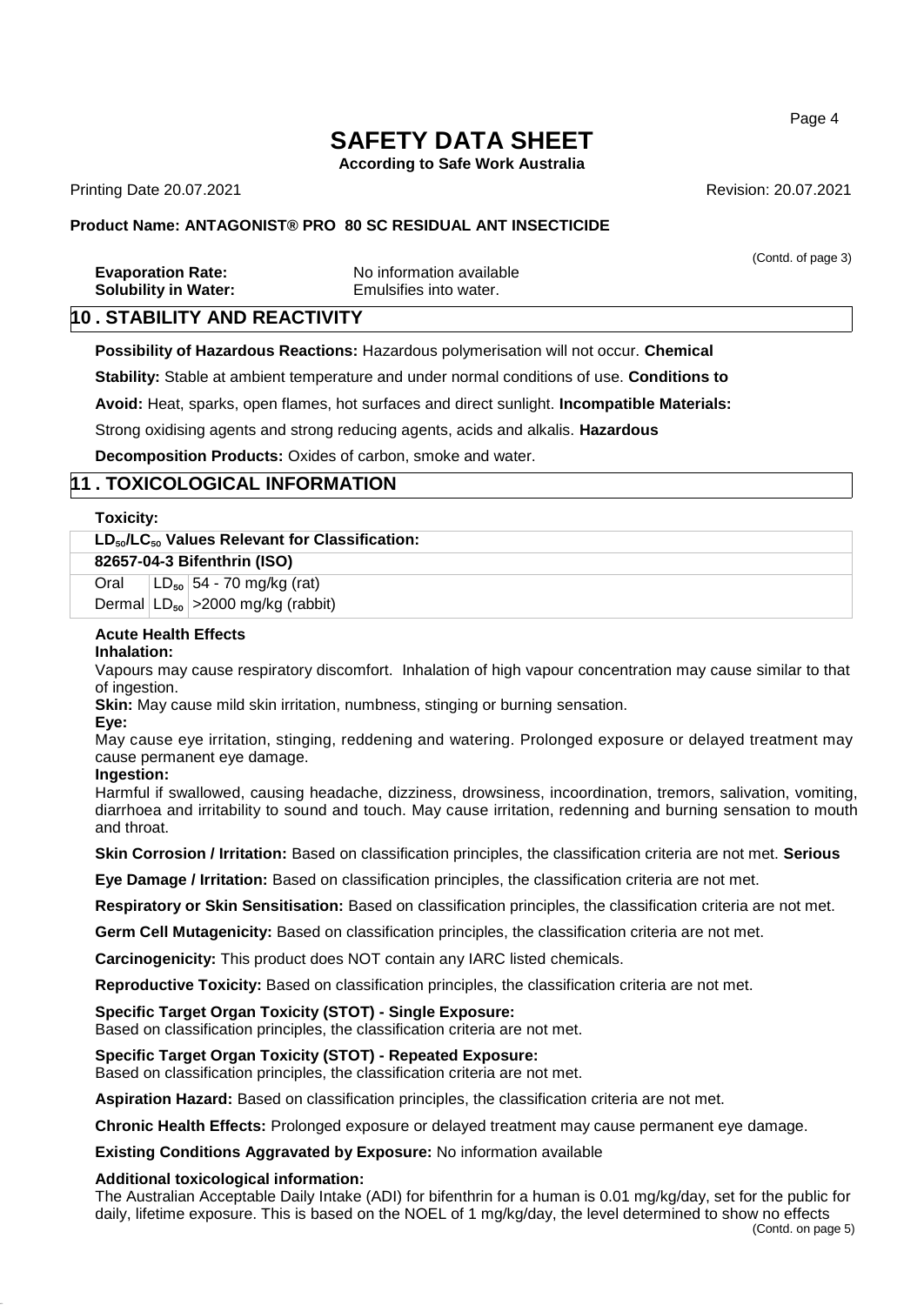**According to Safe Work Australia**

Printing Date 20.07.2021 **Revision: 20.07.2021** Revision: 20.07.2021

#### **Product Name: ANTAGONIST® PRO 80 SC RESIDUAL ANT INSECTICIDE**

(Contd. of page 4)

during long term exposure for the most sensitive indicators and the most sensitive species. (Ref: Comm. Dept. of Health and Ageing Office of Chemical Safety, 'ADI List', June 2014).

## **12 . ECOLOGICAL INFORMATION**

#### **Ecotoxicity:**

Bifenthrin is toxic to bees. Bifenthrin is moderately toxic to birds:

#### **Aquatic toxicity:**

**82657-04-3 Bifenthrin (ISO)**

 $LC_{50}/96$  h 0.00035 mg/L (bluegill)

0.00015 mg/L (rainbow trout)

0.0016 mg/L (daphnia)

Highly toxic to aquatic life with long lasting effects.

**Persistence and Degradability:** Half-life in soil: 7 days - 8 months.

**Bioaccumulative Potential:** There is some concern that bifenthrin may bioaccumulate in birds.

#### **Mobility in Soil:**

Bifenthrin has a high affinity for soil particles and low solubility in water. Bifenthrin has low mobility in soil and there are no concerns about leaching or groundwater contamination. **Other adverse effects:** No information available

## **13 . DISPOSAL CONSIDERATIONS**

**Disposal Methods and Containers:** Dispose according to applicable local and state government regulations.

## **Special Precautions for Landfill or Incineration:**

Please consult your state Land Waste Management Authority for more information.

#### **14 . TRANSPORT INFORMATION**

| <b>UN Number</b><br><b>ADG</b><br><b>IMDG, IATA</b>                     | Not regulated<br><b>UN3082</b>                                          |
|-------------------------------------------------------------------------|-------------------------------------------------------------------------|
| <b>Proper Shipping Name</b><br><b>ADG</b><br><b>IMDG, IATA</b>          | Not regulated<br>ENVIRONMENTALLY HAZARDOUS SUBSTANCE,<br>LIQUID, N.O.S. |
| <b>Dangerous Goods Class</b><br><b>ADG Class:</b><br><b>IMDG Class:</b> | Not regulated<br>9 Miscellaneous dangerous substances and articles.     |
| <b>Packing Group:</b><br><b>ADG</b><br><b>IMDG, IATA</b>                | Not regulated<br>Ш                                                      |
| <b>Marine pollutant:</b>                                                | No.<br>Symbol (fish and tree)                                           |
| <b>EMS Number:</b>                                                      | $F-A, S-F$                                                              |
| <b>Hazchem Code:</b>                                                    | .3Z                                                                     |
| <b>Special Provisions:</b>                                              | 179, 274, 331, 335, AU01<br>(Contd. on page 6)                          |